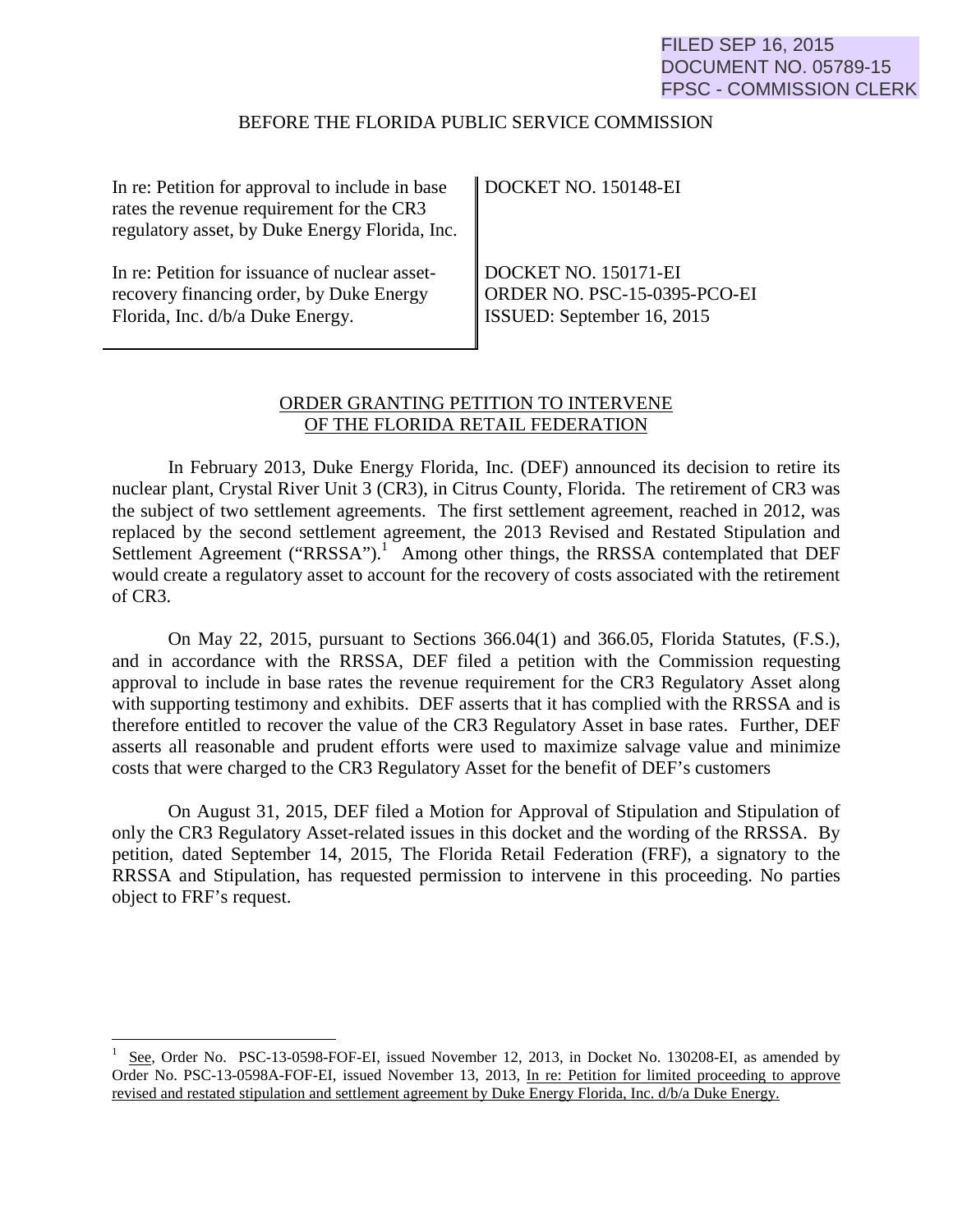### ORDER NO. PSC-15-0395-PCO-EI DOCKET NOS. 150148-EI, 150171-EI PAGE 2

#### Petition for Intervention

According to its petition, FRF is an established association with more than 8,000 members in Florida, many of whom are retail customers of DEF. FRF is a signatory party to the Stipulation and a signatory party to the RRSSA. FRF states that the Commission's actions herein will affect the substantial interests of the many members of FRF who are customers of DEF by determining their costs for electrical service. Accordingly, FRF has petitioned for intervention to protect its members' interests while this Commission considers DEF's Stipulation on the CR3 Regulatory Asset-related issues in this docket.

#### Standard for Intervention

Pursuant to Rule 25-22.039, Florida Administrative Code, (F.A.C.),

Persons, other than the original parties to a pending proceeding, who have a substantial interest in the proceeding, and who desire to become parties may petition the presiding officer for leave to intervene. Petitions for leave to intervene must be filed at least five (5) days before the final hearing, must conform with Uniform subsection 25-106.201, (F.A.C.), and must include allegations sufficient to demonstrate that the intervenor is entitled to participate in the proceeding as a matter of constitutional or statutory right or pursuant to Commission rule, or that the substantial interests of the intervenor are subject to determination or will be affected through the proceeding…

To have standing, the intervenor must meet the two-prong standing test set forth in Agrico Chemical Company v. Department of Environmental Regulation, 406 So.2d 478 (Fla. 2nd DCA 1981). The intervenor must show (1) he or she will suffer injury in fact which is of sufficient immediacy to entitle the intervenor to a Section 120.527, F.S., hearing, and (2) the substantial injury is of a type or nature which the proceeding is designed to protect. The first aspect of the test deals with the degree of injury. The second deals with the nature of the injury. The "injury in fact" must be both real and immediate and not speculative or conjectural. International Jai-Alai Players Assn. v. Florida Pari-Mutuel Commission, 561 So. 2d 1224, 1225- 26 (Fla. 3rd DCA 1990). See also, Village Park Mobile Home Assn., Inc. v. State Dept. of Business Regulation, 506 So. 2d 426, 434 (Fla. 1st DCA 1987), rev. den., 513 So. 2d 1063 (Fla. 1987) (speculation on the possible occurrence of injurious events is too remote).

The test for associational standing was established in Florida Home Builders v. Dept. of Labor and Employment Security, 412 So. 2d 351 (Fla. 1982), and Farmworker Rights Organization, Inc. v. Dept. of Health and Rehabilitative Services, 417 So. 2d 753 (Fla. 1st DCA 1982), which is also based on the basic standing principles established in Agrico. Associational standing may be found where: (1) the association demonstrates that a substantial number of an association's members may be substantially affected by the Commission's decision in a docket; (2) the subject matter of the proceeding is within the association's general scope of interest and activity; and (3) the relief requested is of a type appropriate for the association to receive on behalf of its members.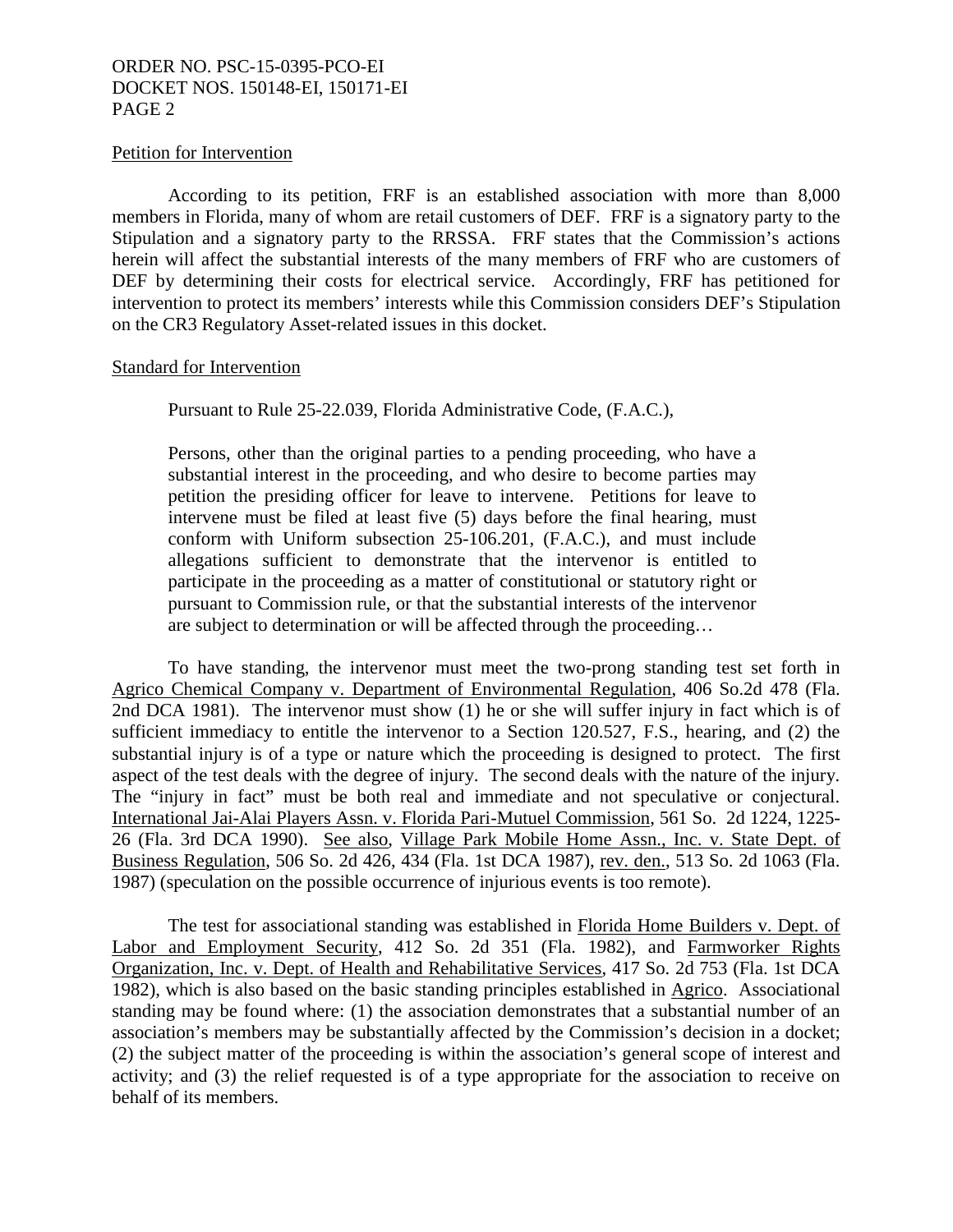### ORDER NO. PSC-15-0395-PCO-EI DOCKET NOS. 150148-EI, 150171-EI PAGE 3

#### Analysis and Ruling

It appears that FRF meets the two-prong standing test in Agrico as well as the threeprong associational standing test established in Florida Home Builders. FRF asserts that it is an association of Florida retailers, some of whom are DEF ratepayers. FRF contends that these members' substantial interests will be affected by this Commission's decision. FRF further states that this is the type of proceeding designed to protect its members' interests. Therefore, FRF's members meet the two-prong standing test of Agrico.

With respect to the first prong of the associational standing test, FRF asserts that its members are customers of DEF and that its members' substantial interests will be directly affected by the Commission's decision concerning the proposed Stipulation of the CR3 Regulatory Asset issues. With respect to the second prong of the associational standing test, the subject matter of the proceeding appears to be within FRF's general scope of interest and activity. FRF is an association that represents its members' interests, and its members are commercial electricity users in the retail sales industry who purchase power from DEF. Accordingly, FRF's members' interests will be directly affected by the Commission's decision regarding the proposed Stipulation. As for the third prong of the associational standing test, FRF is seeking intervention in this docket to represent the interests of its members in seeking just and reasonable rates within the context of the proposed Stipulation. Therefore, FRF appears to be in a position to request the Commission to grant relief on behalf of its members.

None of the existing parties in this matter object to FRF's request for intervention.

Because FRF meets the two-prong standing test established in Agrico as well as the three-prong associational standing test established in Florida Home Builders, FRF's petition for intervention shall be granted. Pursuant to Rule 25-22.039, F.A.C., FRF takes the case as it finds it.

Therefore, it is

ORDERED by Commissioner Ronald A. Brisé, as Prehearing Officer, that the Petition to Intervene filed by The Florida Retail Federation is hereby granted. It is further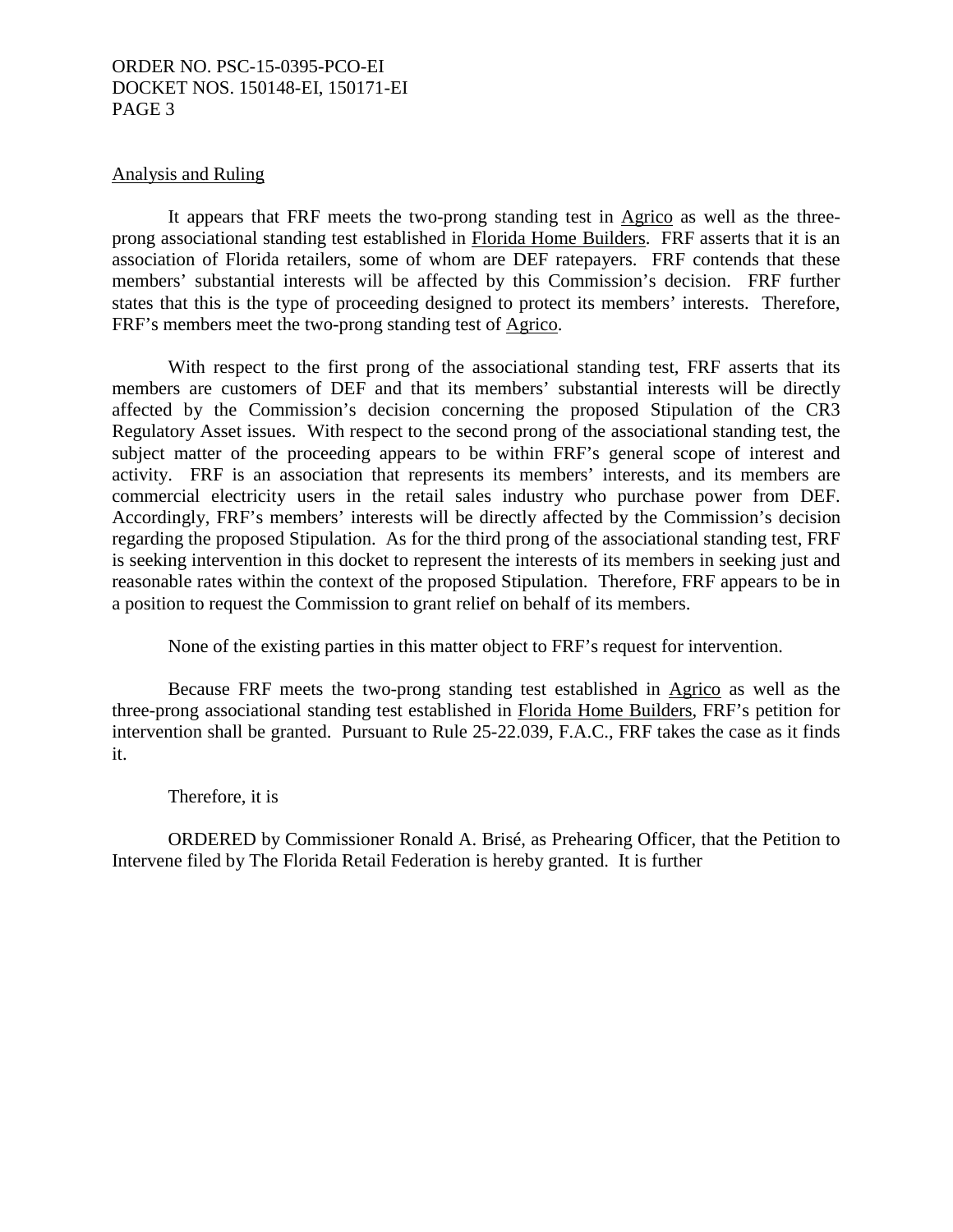# ORDER NO. PSC-15-0395-PCO-EI DOCKET NOS. 150148-EI. 150171-EI PAGE 4

ORDERED that all parties to this proceeding shall furnish copies of all testimony, exhibits, pleadings and other documents which may hereinafter be filed in this proceeding, to:

Robert Scheffel Wright schef@gbwlegal.com John T. LaVia, III jlavia@gbwlesal.com Gardner, Bist, Wiener, Wadsworth, Bowden, Bush, Dee, LaVia &Wright, P.A. 1300 Thomaswood Drive Tallahassee, Florida 32308 Telephone (850) 385-0070 Facsimile (850) 385-5416

By ORDER of Commissioner Ronald A. Brisé, as Prehearing Officer, this 16th day of September 2015

Commissioner and Prehearing Officer Florida Public Service Commission 2540 Shumard Oak Boulevard Tallahassee, Florida 32399 (8s0) 413-6770 www.floridapsc.com RONALD A. BRIS

Copies furnished: A copy of this document is provided to the parties of record at the time of issuance and, if applicable, interested persons.

KFC